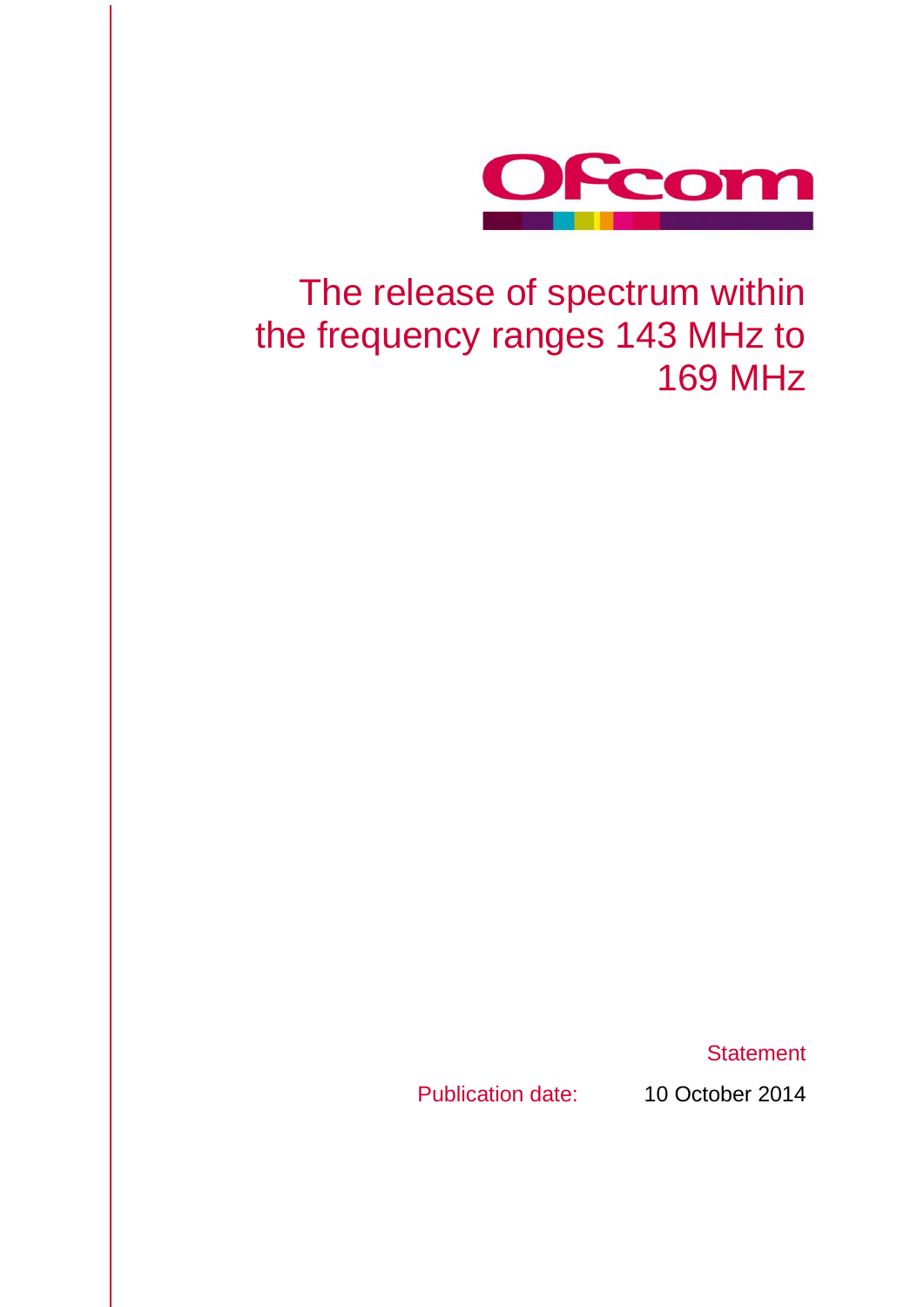## About this document

This document sets out Ofcom's plans for the release and allocation of spectrum returned to civil use by the Emergency Services.

The statement sets out our decision for portions of the 5.875 MHz of Very High Frequency (VHF) spectrum in the 143 - 169 MHz band. We believe this spectrum will be of most interest to business radio users, such as utility and construction companies.

The spectrum will be made available on a first-come-first-served basis. However, it will also be released through a managed and gradual approach in order to maintain maximum flexibility for the band in the future, should new types of demand emerge.

As part of this process, Ofcom will also allocate and license spectrum to the Maritime and Coastguard Agency to replace channels no longer available due to changes in international frequency arrangements.

This approach will not require the use of all available spectrum immediately, therefore some of this spectrum will be made available, on a temporary basis, for amateur radio at 146 – 147 MHz and we will continue to provide short term access to Programme Making and Special Events users.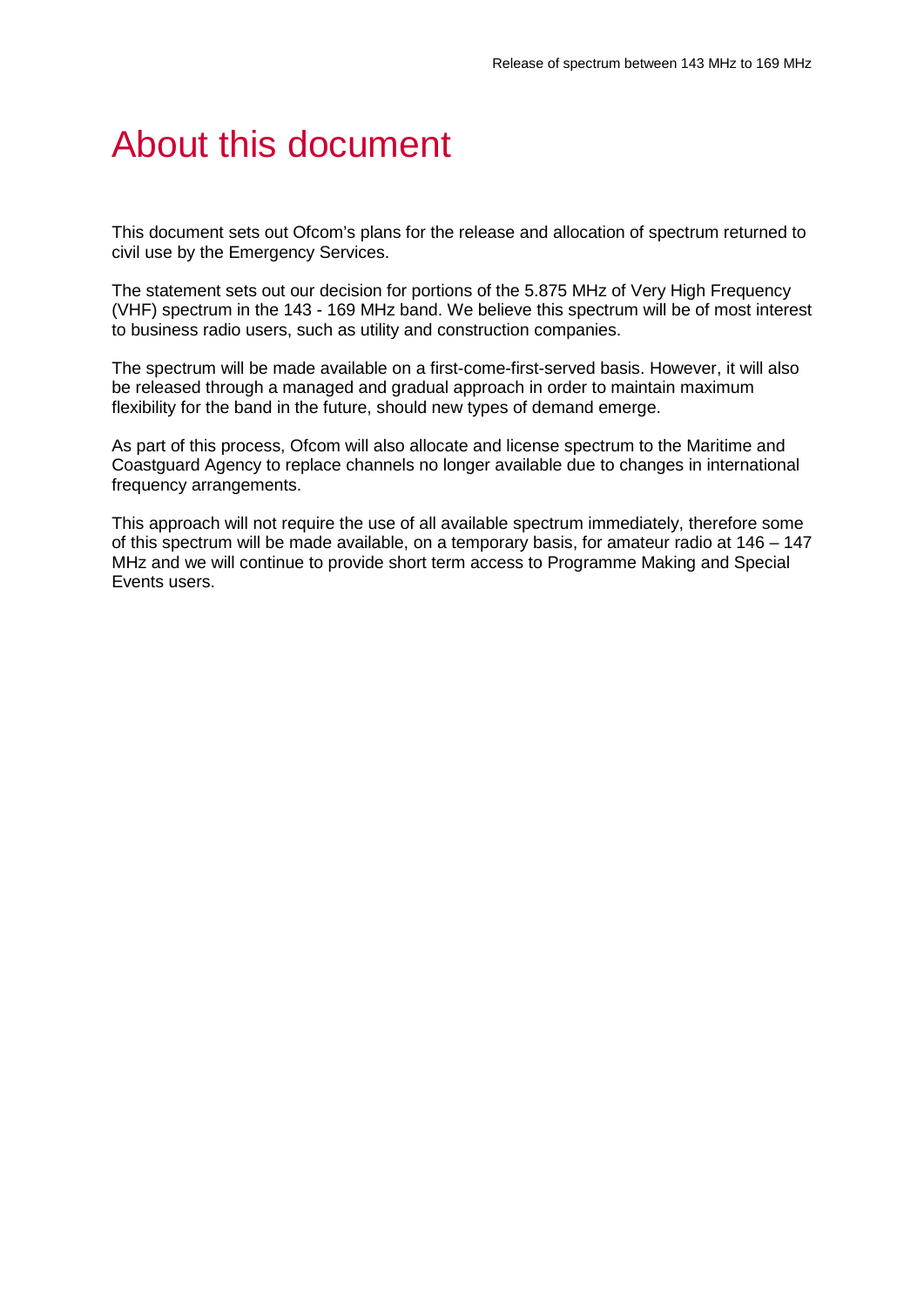## **Contents**

| <b>Section</b> |                                      | Page |
|----------------|--------------------------------------|------|
| 1              | <b>Executive Summary</b>             |      |
| $\overline{2}$ | Background                           | 3    |
| 3              | Responses to the consultation        | 5    |
| 4              | Conclusions                          | 13   |
| Annex          |                                      | Page |
| 1              | List of non-confidential respondents | 15   |
| 2              | Glossary                             | 17   |
|                |                                      |      |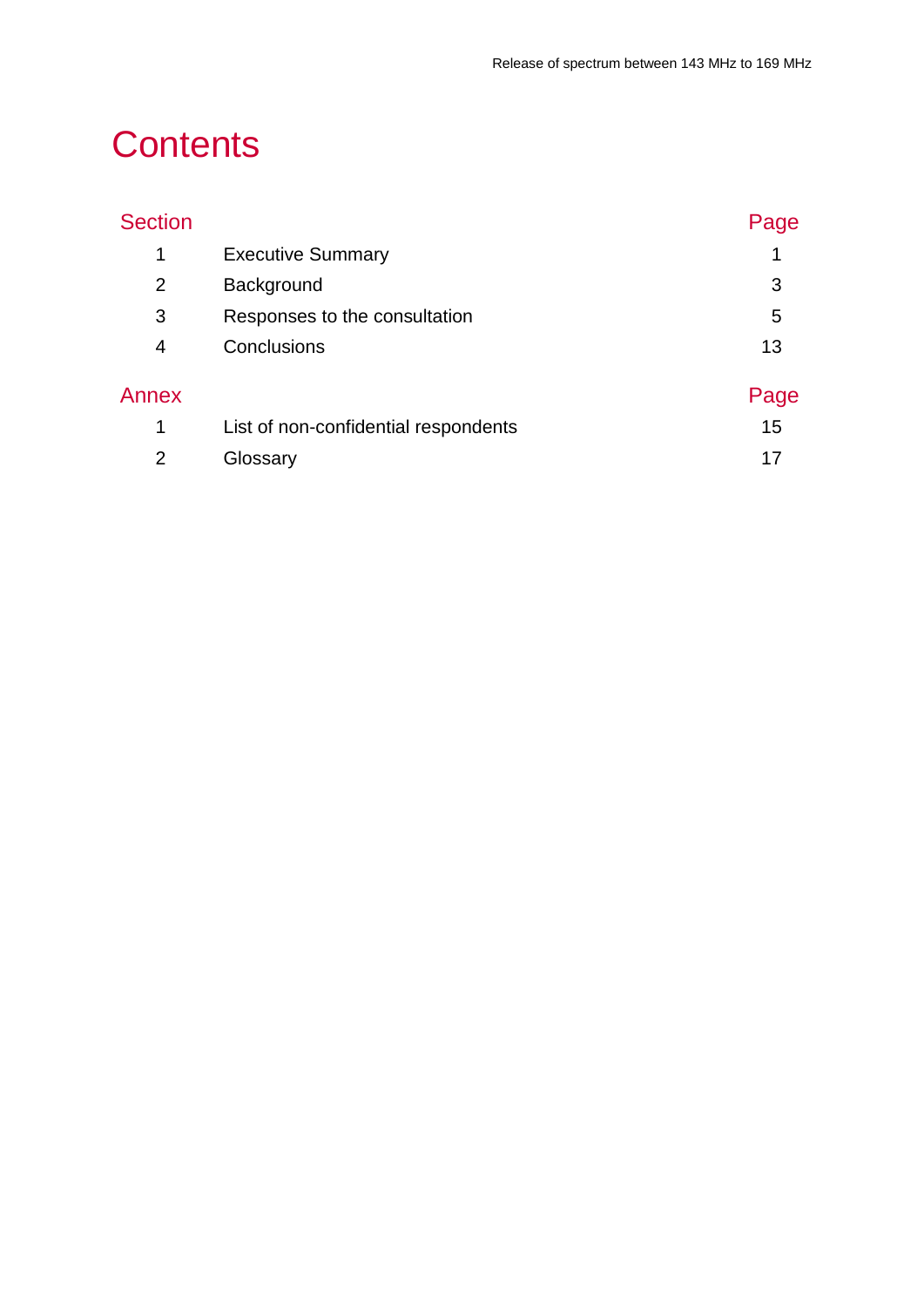-

## <span id="page-3-0"></span>**Executive Summary**

- 1.1 This statement explains our decisions on how we plan to release and allocate portions of the 5.875 MHz of spectrum that has been returned to civil use by the Emergency Services in the 143 – 169 MHz band.
- 1.2 Ofcom is responsible for authorising civil use of radio spectrum and achieves this by granting wireless telegraphy licences under the Wireless Telegraphy Act 2006 (the "WT Act") or by making regulations exempting users of particular equipment from the requirements to hold such a licence. In carrying out our general duties, we are required under the Communications Act to secure, in particular, the optimal use of electromagnetic spectrum for wireless telegraphy, and to have regard to the different needs and interests of all persons who may wish to make use of spectrum for wireless telegraphy.
- 1.3 On 24 March 2014 we published a consultation on our proposals on how we plan to release and allocate portions of the 5.875 MHz of Very High Frequency (VHF) spectrum in the 143 - 169 MHz band, which has been returned to civil use by the Emergency Services. The proposals were informed by the responses we received to our Call for Input (CFI) published in July 2012 regarding the potential uses of the VHF spectrum in England, Wales and Northern Ireland in the 143 – 156 MHz  $band<sup>1</sup>$  $band<sup>1</sup>$  $band<sup>1</sup>$ .
- 1.4 We received a total of 114 responses to the consultation from a range of spectrum users. Non-confidential responses are listed in Annex 1 of this statement and are published on our website<sup>[2](#page-3-2)</sup>. Having considered these responses we have decided to:
	- make some spectrum in the 143 169 MHz range available on a first-come-firstserved basis through our current Business Radio Technically Assigned and Area Defined licence products;
	- employ a graduated and managed assignment approach that makes new channels available in response to spectrum management needs. This approach is intended to avoid the fragmentation of contiguous blocks of spectrum and to maintain maximum flexibility for the band should new types of demand emerge in the future;
	- allocate [3](#page-3-3)75 kHz of spectrum<sup>3</sup> on an exclusive basis to the Maritime and Coastguard Agency (MCA) to protect its main search and rescue working channel, Channel 0 at 156 MHz, and to provide working channels for Land Based Search and Rescue (Land SAR) teams;

<span id="page-3-1"></span> $1$  The scope of our proposals are now UK-wide to reflect the release of spectrum in Scotland between 143 MHz and 156 MHz that has been returned by the Emergency Services since the closure of the CFI.

<span id="page-3-2"></span><sup>&</sup>lt;sup>2</sup> <http://stakeholders.ofcom.org.uk/consultations/vhf-143-169mhz/?showResponses=true>

<span id="page-3-3"></span> $3$  Since the publication of our consultation the MCA revised their spectrum requirements. Following extensive discussions with the MCA, we have agreed to allocate 375 kHz of spectrum in response to this.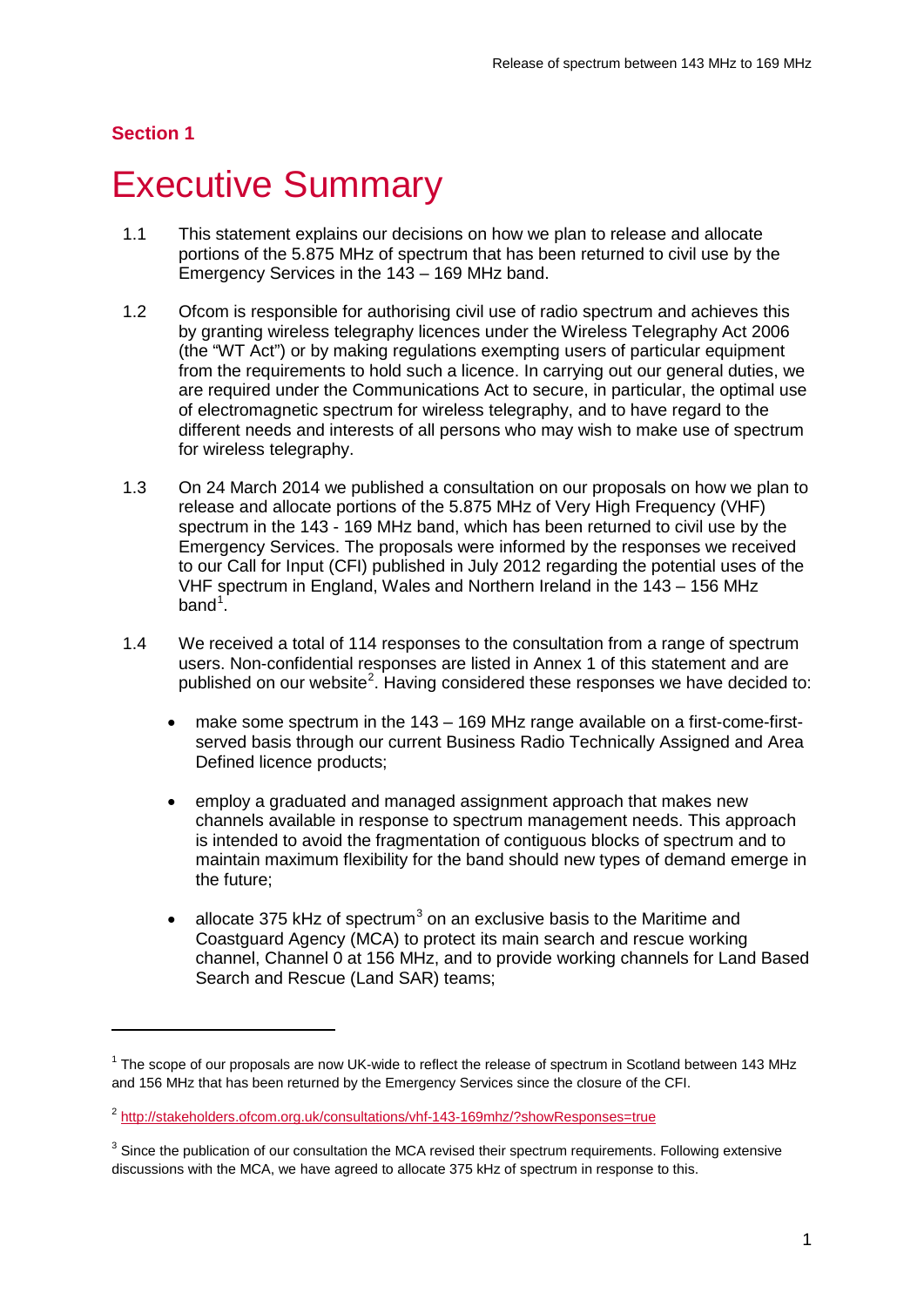- make spectrum that is not currently being used for other purposes in this range available for Amateur Radio at 146 – 147 MHz on a temporary basis; and
- continue with our practice of providing short term access to Programme Making and Special Events (PMSE).
- 1.5 Whilst we anticipate that use of VHF spectrum by narrowband Private Mobile Radio (PMR) will continue, there is the possibility of use of spectrum by new types of applications and technologies which have not been present in these bands previously. A number of responses to the CFI identified the emerging requirements for broader-band applications, particularly among the utilities sector for telemetry, Machine-to-Machine (M2M) and possible 'LTE' type applications.
- 1.6 It is our view that these bands may in the longer term permit the use of such new technologies and applications. We are mindful that it is also rare for significant blocks of contiguous bandwidth to become available in this range. Our approach attempts to balance the immediate needs of spectrum users with the possibility that new types of use and demand may emerge by preserving future flexibility through a managed and graduated release of spectrum. If demand for wideband access or from new technologies should emerge, or if there are stakeholder requirements which need significant amounts of spectrum (which may limit future flexibility), we may decide to consult on alternative models of spectrum allocation prior to permitting such access.
- 1.7 Ofcom is also considering how to ensure that PMSE continues to have access to the spectrum it requires in the future. With growing demand for spectrum in the UHF range from non-broadcast services, it may be necessary to identify additional allocations for certain types of PMSE use, such as talkback and radio microphones in the VHF range. We are currently examining this question as part of our strategic review of PMSE. This review may conclude that spectrum in the range covered by this consultation could be a possible candidate for this type PMSE. Ofcom plans to publish for consultation its conclusions on future spectrum arrangements for microphones and talkback use in early 2015; the consultation may include proposals relevant to this band. In the meantime, the current practice of facilitating temporary and ad-hoc access to spectrum in this range for PMSE will continue.
- 1.8 The decisions set out in this document will come into effect from 31 October 2014.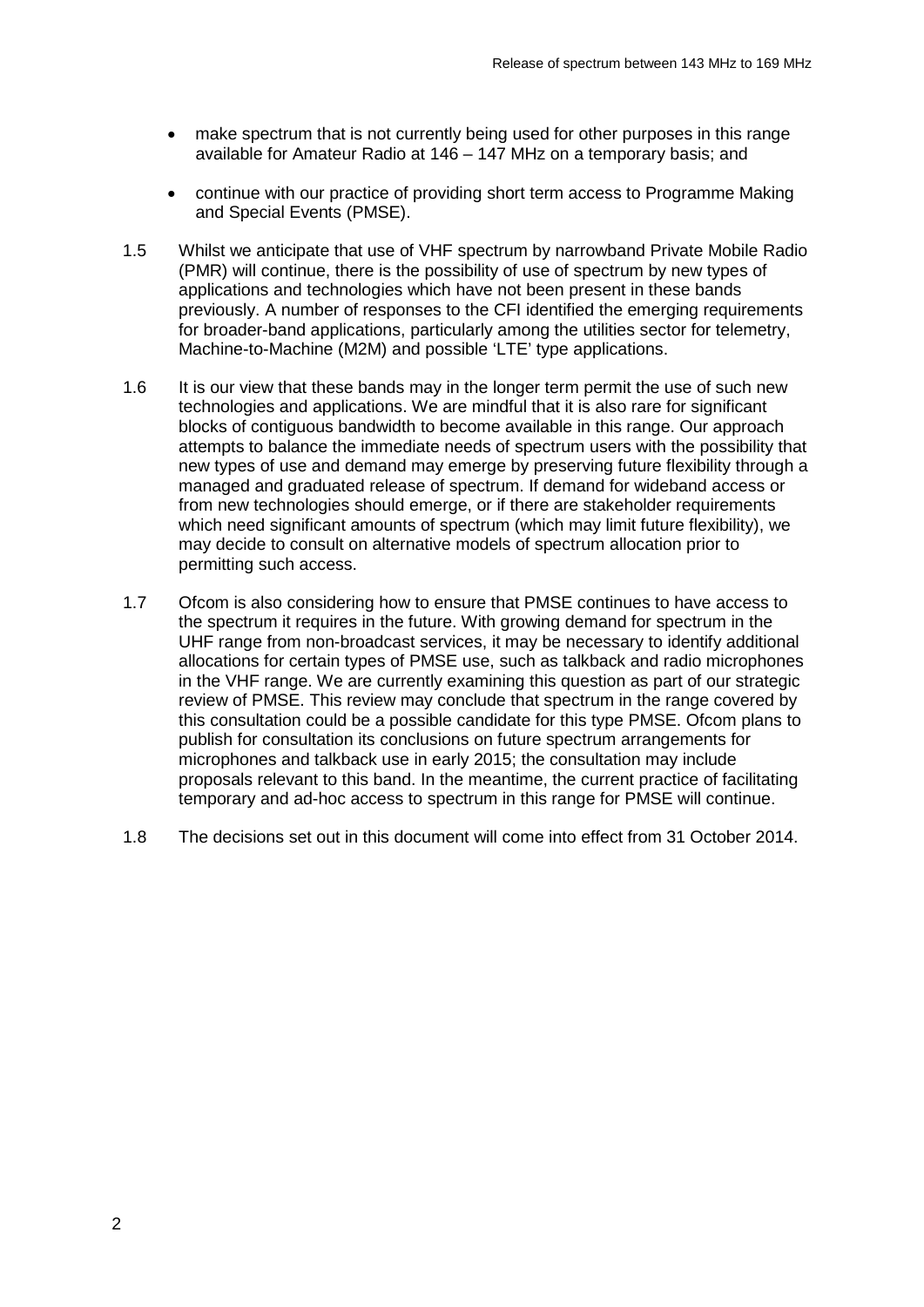## <span id="page-5-0"></span>**Background**

- 2.1 On 24 March 2014 Ofcom published a consultation on our proposals for the release and allocation of portions of the 5.875 MHz of Very High Frequency (VHF) spectrum in the  $143 - 169$  $143 - 169$  $143 - 169$  MHz band  $4$  (VHF band), which has been returned to civil use by the Emergency Services.
- 2.2 The proposals took into account the responses we received to a Call for Input (CFI) we published in July 2012 regarding the potential uses of the VHF spectrum in England, Wales and Northern Ireland in the  $143 - 156$  $143 - 156$  $143 - 156$  MHz band  $5$ .
- 2.3 The consultation sought views on the following:
	- 2.3.1 Making spectrum in this range available on a first-come-first-served basis through our current Business Radio Technically Assigned and Area Defined products.
	- 2.3.2 Employing a graduated and managed assignment approach that would make new channels available in response to spectrum management need. We explained that this approach was designed avoid the unnecessary fragmentation of the band and so preserve future flexibility for the band should new types of demand emerge.
	- 2.3.3 Allocating 400 kHz of spectrum to the Maritime and Coastguard Agency to meet the demands of Land search and rescue (Land SAR) and to protect safety of life channels from adjacent channel users in this band.
	- 2.3.4 Making spectrum in this range not currently used for other purposes available on a temporary basis for Amateur Radio at 146 – 147 MHz.

### **Structure of this document**

- 2.4 This document details our decisions taken in light of the responses received from our consultation on our proposals for the planned use and release portions of the newly available spectrum at the 143 – 169 MHz VHF bands.
	- Section 3 summarises the responses received to the consultation and details our response to the key issues that were raised by respondents.
	- Section 4 sets out our decisions and next steps for allocating the VHF spectrum based upon the responses we received.
	- Annex 1 is a list of the non-confidential respondents to the consultation.
	- Annex 2 is a glossary of terms and acronyms used in this document.

<span id="page-5-1"></span><sup>4</sup> [http://stakeholders.ofcom.org.uk/binaries/consultations/vhf-143-169MHz/summary/VHF\\_consultation.pdf](http://stakeholders.ofcom.org.uk/binaries/consultations/vhf-143-169MHz/summary/VHF_consultation.pdf)

<span id="page-5-2"></span><sup>5</sup> <http://stakeholders.ofcom.org.uk/binaries/consultations/call-for-input/summary/condoc.pdf>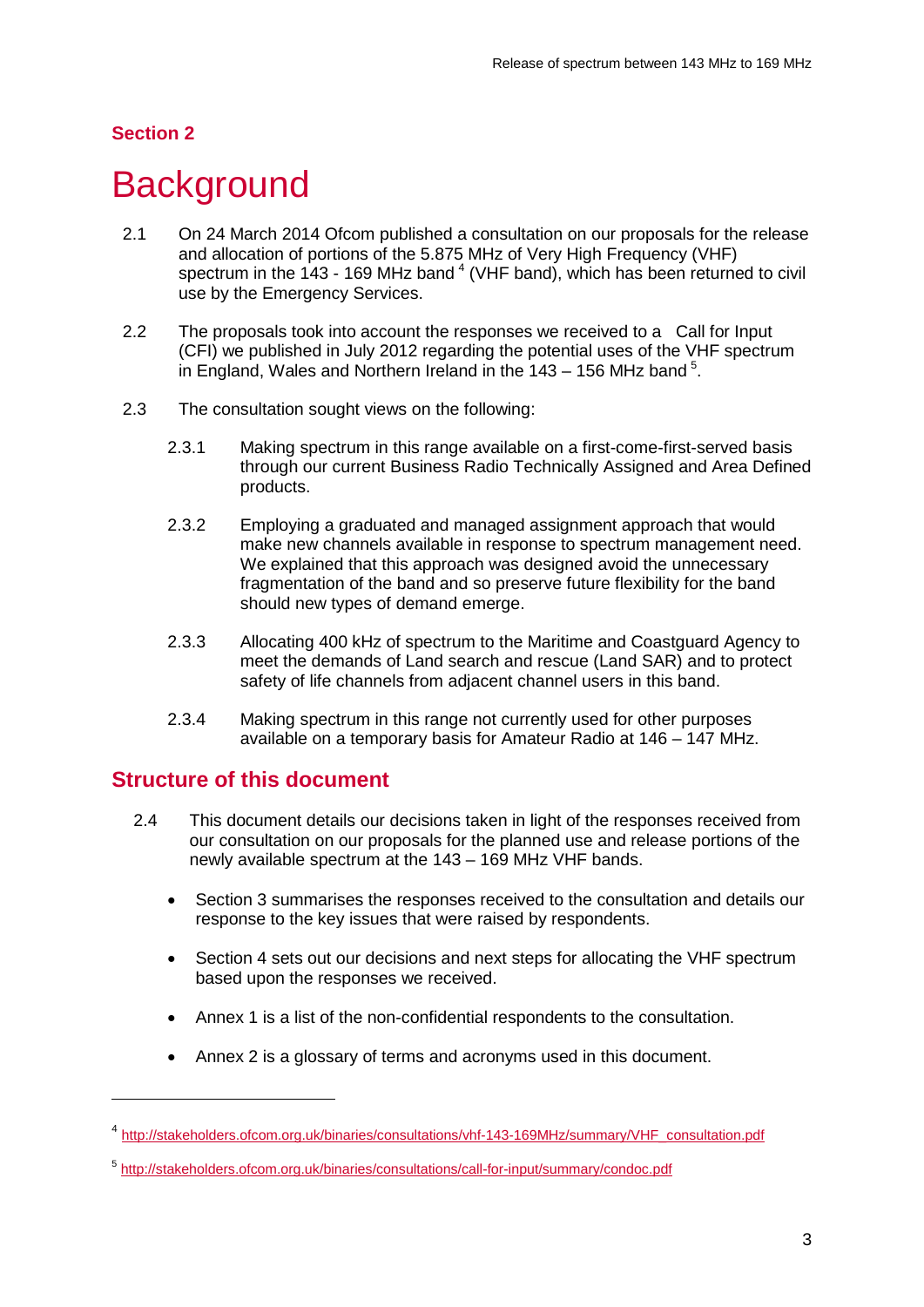#### **Impact assessment**

- 2.5 The analysis presented in this document constitutes an impact assessment defined in section 7 of the Communications Act.
- 2.6 Impact assessments provide a valuable way of assessing different options for regulation and showing why the preferred option was chosen. They form part of the best practice policy-making.
- 2.7 We are required to carry out an impact assessment where our decisions would be likely to have a significant effect on businesses or the general public, or when there is a major change in our activities. However, as a matter of policy, we are committed to carrying out impact assessments in relation to the great majority of our policy decisions. For further information about our approach to impact assessments, see the guidelines 'Better policy-making: Ofcom's approach to impact assessment', which are on our website $^6$  $^6$ .

#### **Equality Impact assessment**

- 2.8 We are required by statute to assess the potential impact of all our functions, policies, projects and practices on the following equality groups: age, disability, gender, gender reassignment, pregnancy and maternity, race, religion or belief and sexual orientation. Equality Impact Assessments (EIAs) also assist us in making sure that we are meeting our principal duty of furthering the interests of citizens and consumers regardless of their background or identity.
- 2.9 We have not identified any particular impact of our decision to authorise the spectrum in the manner which we have described, in relation to the identified equality groups. Specifically, we do not envisage the impact of any outcome to be to the detriment of any particular group of society. Nor have we seen the need to carry out separate EIAs in relation to the additional equality groups in Northern Ireland: religious belief, political opinion and dependants. This is because we anticipate our decisions will not have a detrimental impact in Northern Ireland compared to consumers in general.

<span id="page-6-0"></span><sup>6</sup> [http://www.ofcom.org.uk/about/policies-and-guidelines/better-policy-making-ofcoms-approach-to-impact](http://www.ofcom.org.uk/about/policies-and-guidelines/better-policy-making-ofcoms-approach-to-impact-assessment/)[assessment/](http://www.ofcom.org.uk/about/policies-and-guidelines/better-policy-making-ofcoms-approach-to-impact-assessment/)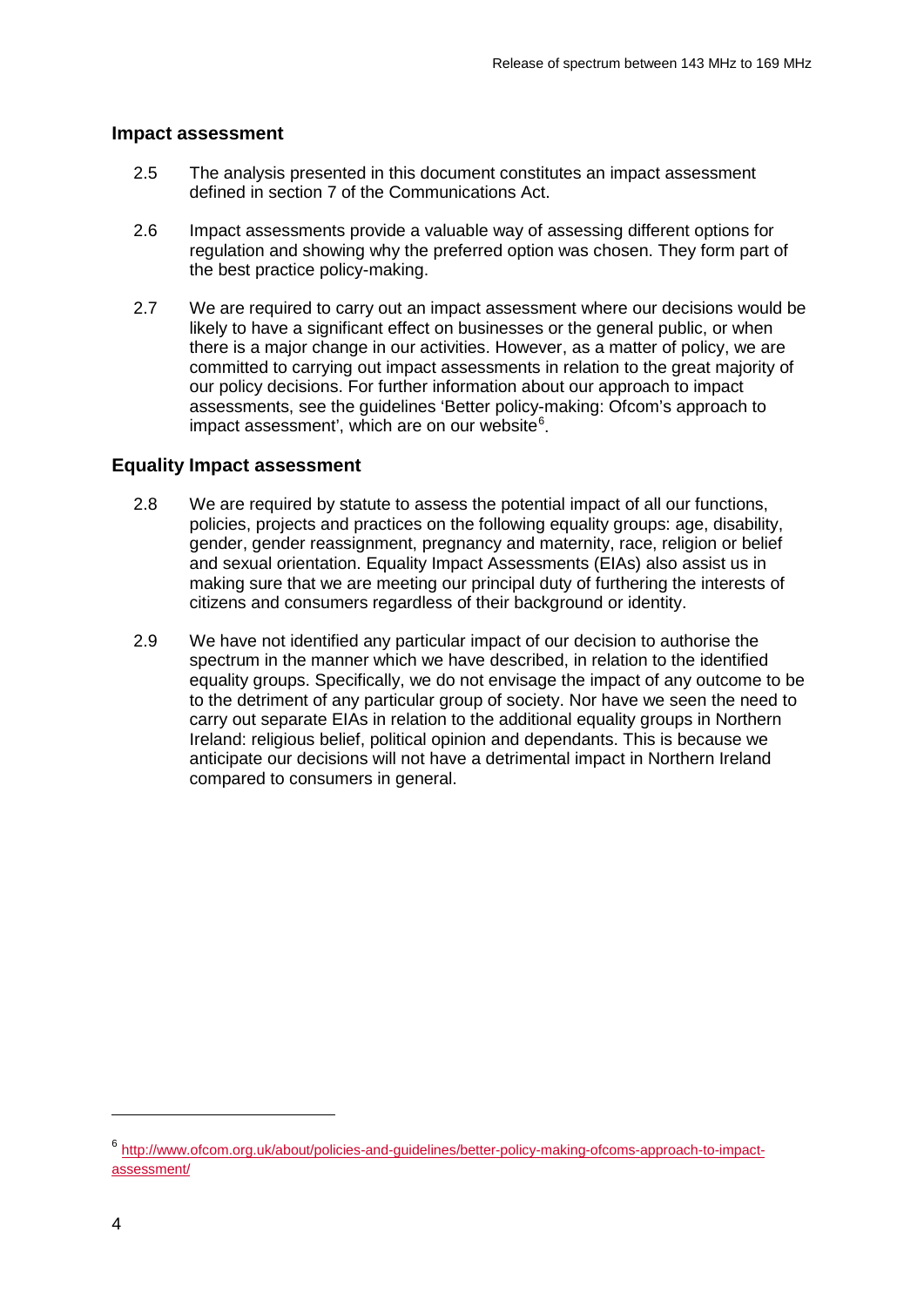## <span id="page-7-0"></span>Responses to the consultation

- 3.1 In this section we identify and provide response to the key elements from respondent feedback received during the consultation.
- 3.2 We received a total of 114 responses to the consultation (of which 52 were confidential), from a range of sectors. Non-confidential responses are listed in Annex 1 of this statement and are published on our website.
- 3.3 Some respondents objected to our proposals but did not provide any further comment. We have therefore not been able to respond in any detail to these responses. To note, we felt that certain issues raised by respondents to certain questions would be better addressed in our responses to other questions. We have therefore dealt with such issues under those questions.

### **Ofcom proposals and responses**

*Question 1) Do you agree with the proposed approach for spectrum management?*

- 3.4 The majority of respondents were broadly in favour of our proposal for implementing a graduated and managed release of spectrum in response to spectrum management needs.
- 3.5 The Telecommunication Association of the UK Water Industry (TAUWI) highlighted that a managed release of spectrum will meet stakeholder needs as well as preserve flexibility for meeting future requirements. Joint Radio Company (JRC) announced that they would likely be using Ofcom's existing Technically Assigned and Area Defined licence products to expand their portfolio of mid and high VHF radio systems. Furthermore the Mountain Rescue England and Wales (MREW) highlighted the benefits the release of spectrum will bring to new and existing users.
- 3.6 Overall, respondents were in agreement with the proposal. We did not find any support for a competitive release of the band via an awards process, or for the retention of spectrum.

#### **Ofcom Response**

3.7 Based on the responses received, we remain of the view that a graduated and managed release of the returned spectrum would be in line with our duty to ensure the optimal use of spectrum.

*Question 2) Do you agree with the proposed approach for Business Radio assignments?*

- 3.8 The majority of responses were in agreement with the allocation of spectrum to the Technically Assigned and Area Defined licences of Business Radio on a first-comefirst-served basis. TAUWI noted that this will address the issues of congestion identified at the mid-VHF Band and the high-VHF Band.
- 3.9 However, issues were raised against this proposal among some respondents.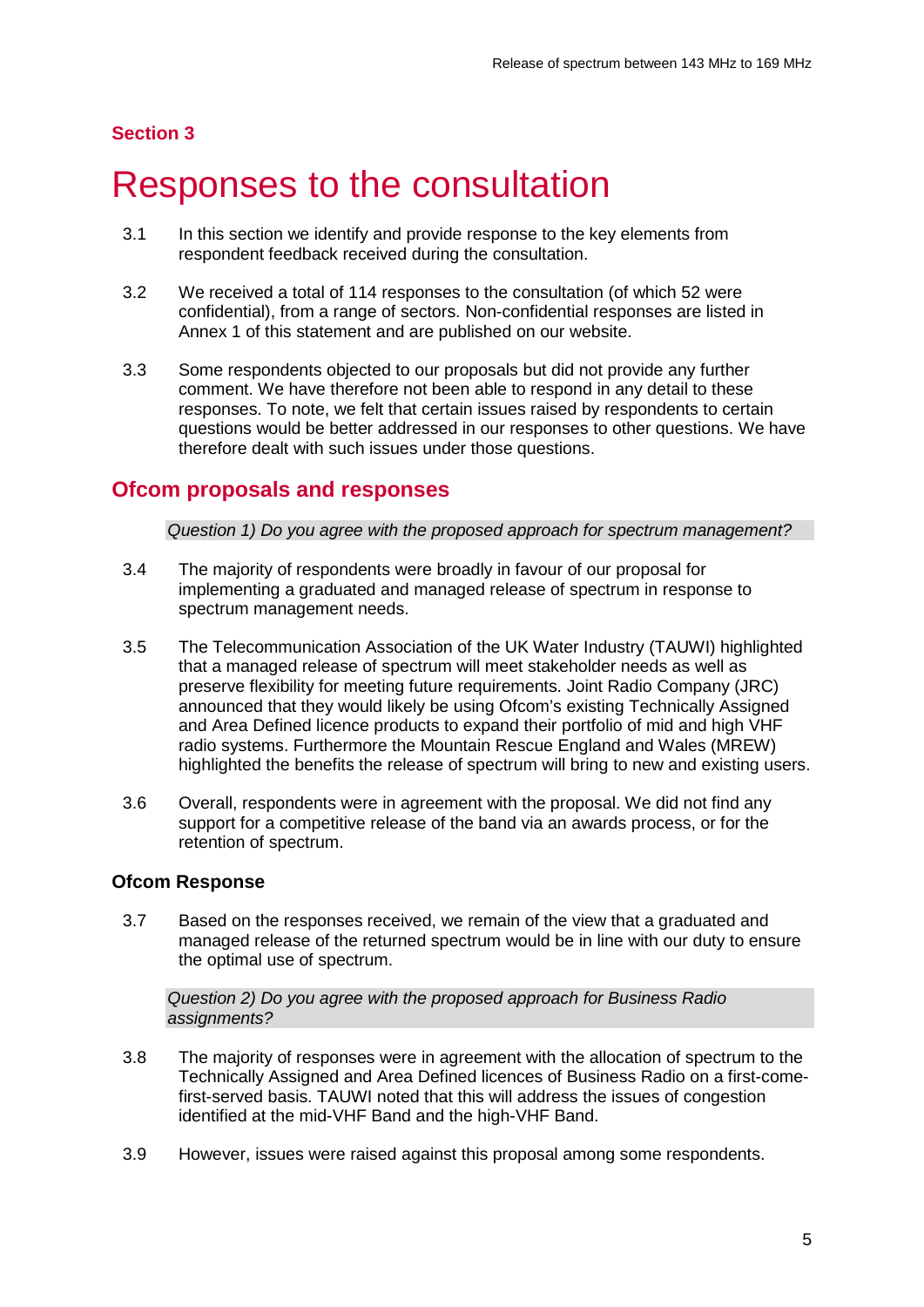- 3.10 The Critical Messaging Association (CMA) raised the need for the protection of existing users against interference that may arise from new users of spectrum in the band. In order to reduce the risk of interference between new and existing users, they advised against Ofcom considering the addition of new spectrum to Business Radio licence classes other than Technically Assigned and Area Defined if there is demand for spectrum (we noted this potential course of action in our consultation), and suggested that new users should be directed to our Technically Assigned and Area Defined products. While they acknowledged that it is unlikely for existing users to be suffering from interference caused by new users, the CMA argued that any interference issues should be resolved by new users at no cost to existing users.
- 3.11 Radio Amateur's Emergency Network (RAYNET), who operate in the Business Radio (Simple UK) licence category along with other voluntary networks in the emergency response sector, argued that they have observed increasing congestion in the Business Radio mid-band frequencies during major public events. They have suggested that additional spectrum may be required in the future to alleviate the congestion in this licence category.

#### **Ofcom response**

- 3.12 Our assignment methodology for both Technically Assigned and Area Defined is designed to reduce the risk of interference to existing radio users. Our approach is detailed in the document Technical Frequency Assignment Criteria<sup>[7](#page-8-0)</sup>. In our consultation we stated that there are no plans to introduce technologies that will share spectrum with Business Radio services that would have a harmful impact on existing radio services.
- 3.13 We do not currently plan to allocate additional spectrum in this range to other Business Radio licence types (such as the Business Radio Simple UK or Simple Site licence products). However, if we did decide to reconsider this decision in light of identified demand it is our normal practice to make different channels available to our Simple (commonly referred to as "light") licence products than to our Technically Assigned and Area products. In this way we are able to ensure that licensees in each product type are afforded appropriate protection from interference. As stated in our consultation and in this document, our approach to spectrum allocation is designed to preserve flexibility for the band in order to meet potential future demand, such as that observed by RAYNET for mid-band Business Radio.

#### *Question 3) Do you agree with the proposal to allocate spectrum for Maritime and/or Land Search and Rescue use?*

- 3.14 There was overall agreement among respondents towards the exclusive allocation of spectrum to Maritime SAR and Land SAR use. The MREW highlighted the positive effects this would bring to the SAR sector in terms of improving equipment performance and allowing for better utilisation of SAR Team charity funds.
- 3.15 While there was no significant disagreement with this proposal, we noted that a number of issues were raised by respondents.

<span id="page-8-0"></span><sup>7</sup> <http://licensing.ofcom.org.uk/binaries/spectrum/business-radio/technical-information/tfac/ofw164.pdf>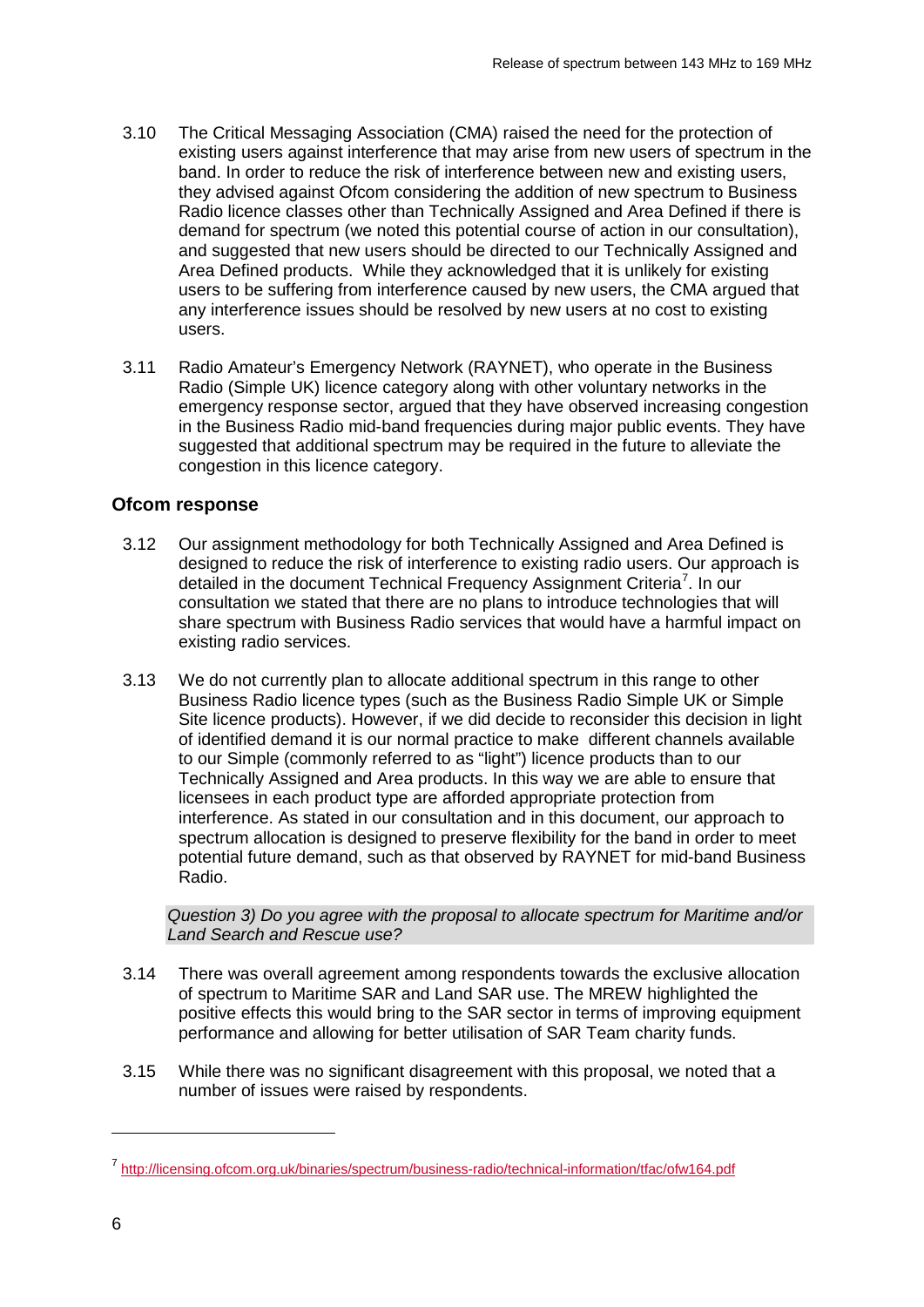- 3.16 Concerns regarding the allocation were voiced by Tom Taylor, who stated that his comments were shared and agreed by communication representatives from Mountain Rescue organisations throughout the UK - MREW and MRC of S (now Mountain Rescue Scotland). He argued for a like-for-like allocation of spectrum in place of any removed Land SAR channels, and that such spectrum should be put to good use. He noted that channels 24a and 85a may be subject to change and further advised that the equivalent 25 kHz and 12.5 kHz channels should be available. He also suggested that use of adiacent Land SAR and Maritime channels should be by low power equipment. Furthermore, he expressed that the allocated spectrum to Land SAR should not be compromised with shared use.
- 3.17 The Mountain Rescue Committee of Scotland (MRCoS) advised that the allocation of spectrum to Land SAR should consider their existing antenna configuration, as a means of reducing hardware costs to voluntary SAR teams. They also cautioned that this reallocation should not result in a loss of channels to Land SAR and that there should be sufficient space remaining for repeater use.
- 3.18 The CMA felt that any existing spectrum users should be compensated for any costs and inconvenience should they be required to relocate from their current channels.
- 3.19 John Gilliver voiced the opinion that it is necessary for greater efforts to be put into the protection of Channel 0 from high power use in the adjacent frequencies.
- 3.20 SeaCall Limited suggested that provision of access to a simplex channel within this allocation, for Amateur Radio users, for international communication between maritime users and shore-based stations could benefit certain safety roles and allow for equipment testing.

#### **Ofcom response**

- 3.21 We can confirm that there will be a like-for-like allocation of spectrum to Land SAR in respect of the displaced channels due to changes to the international maritime VHF channels. Our approach had been the subject of detailed discussion between Ofcom and key stakeholders prior to the consultation. We have proposed to allocate some spectrum exclusively to the Maritime and Coastguard Agency (MCA) for the protection of the safety of life emergency channel, Channel 0 at 156 MHz, from adjacent channel users in the band. If there is to be shared use of the band, then access to spectrum will be coordinated by the MCA and access will be authorised via our standard Coastal Station Radio (UK) or Coastal Station Radio (Search and Rescue) licence products.
- 3.22 Providing that the licensee is compliant with the technical terms and conditions of the licence and conforms to relevant provisions of the R&TTE Directive the type of equipment employed depends upon the use that it is put to. It is ultimately a decision of the Land SAR community to decide how to best to use spectrum assigned to them in a way that ensures operational effectiveness whilst minimising the risk of causing or suffering harmful interference.
- 3.23 In response to the CMA, there will not be a displacement of incumbent users from their existing allocation in order to facilitate the additional spectrum for the MCA.
- 3.24 In response to SeaCall Limited, the spectrum covered in our consultation does not include any international maritime channels and so this would not allow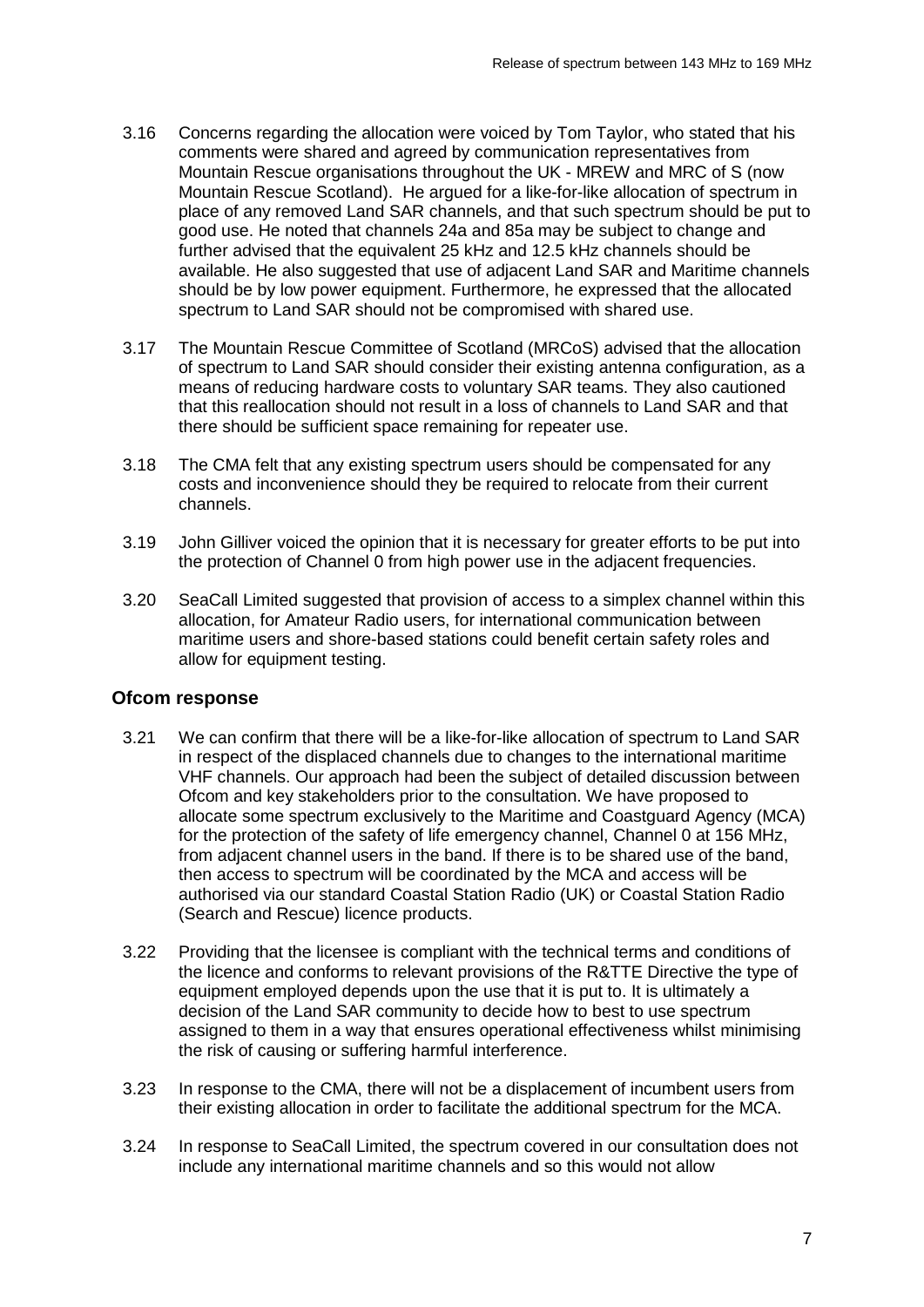international communication between maritime users and shore-based stations. Should there be a need for additional communications in the VHF bands between ships and shore-based stations, then it would be discussed in the context of standing emergency response planning arrangements.

3.25 Since the publication of our consultation, the MCA has reviewed their spectrum requirements. This is in response to internationally agreed amendments made to Appendix 18 of the Radio Regulations at the WRC 12, which lead to the displacement of several Land SAR channels. It was agreed for spectrum to be assigned to accommodate the displaced channels. Spectrum will also be used to protect their main search and rescue emergency channel, Channel 0, at 156 MHz. Following discussions with the MCA, we have decided to allocate to them 375 kHz of spectrum on an exclusive basis.

*Question 4) Do you agree with the proposal to make some spectrum not currently assigned to other applications available on a temporary for Amateur Radio use with these restrictions?*

- 3.26 The majority of respondents supported our proposal for a temporary allocation of spectrum at 146 – 147 MHz for Amateur Radio, with some viewing this as an opportunity to allow for experimentation and innovation with digital communication systems. The JRC highlighted the measures Ofcom has taken towards reducing the potential harmful interference that use within this band may cause between the UK and neighbouring countries.
- 3.27 However, we noted that several common issues were raised by a number of respondents.
- 3.28 Leighton Davies, Tony Jones and Anthony Pugh all wanted a permanent additional allocation of around 1 MHz to the existing 144 MHz – 146 MHz band already allocated to licensed radio amateurs. Leighton Davies also argued for the band to be extended to at least 147 MHz. Wakefield District Radio Society expressed a preference for an extension of the band as well, but by an additional 2 MHz to 148 MHz in order to alleviate pressure and demand.
- 3.29 Wakefield District Radio Society and James Monahan both argued against the proposal of restricting temporary use of spectrum to only Full Amateur Radio licence holders, and called for the Notice of Variations (NoV) to be made available to all three classes of Amateur Radio licence (Foundation, Intermediate and Full).
- 3.30 John Gilliver raised the concern that the proposed restricted use of the additional spectrum may limit its use to the keenest Amateur Radio users and argued that temporary allocation could also be applicable to business users in other parts of spectrum.
- 3.31 However, Mark Elliot, Roger Lapthorn and one other confidential respondent actually questioned the need for additional spectrum being allocated to Amateur Radio. They advised against our proposal, arguing that the existing frequencies were not being fully utilised nationwide by the community.
- 3.32 Roger Lapthorn instead proposed that Amateur Radio should be given easy access to the sub 8.3 kHz bands, alongside renewed access at 73 kHz and a new allocation of 100 kHz at 400 MHz.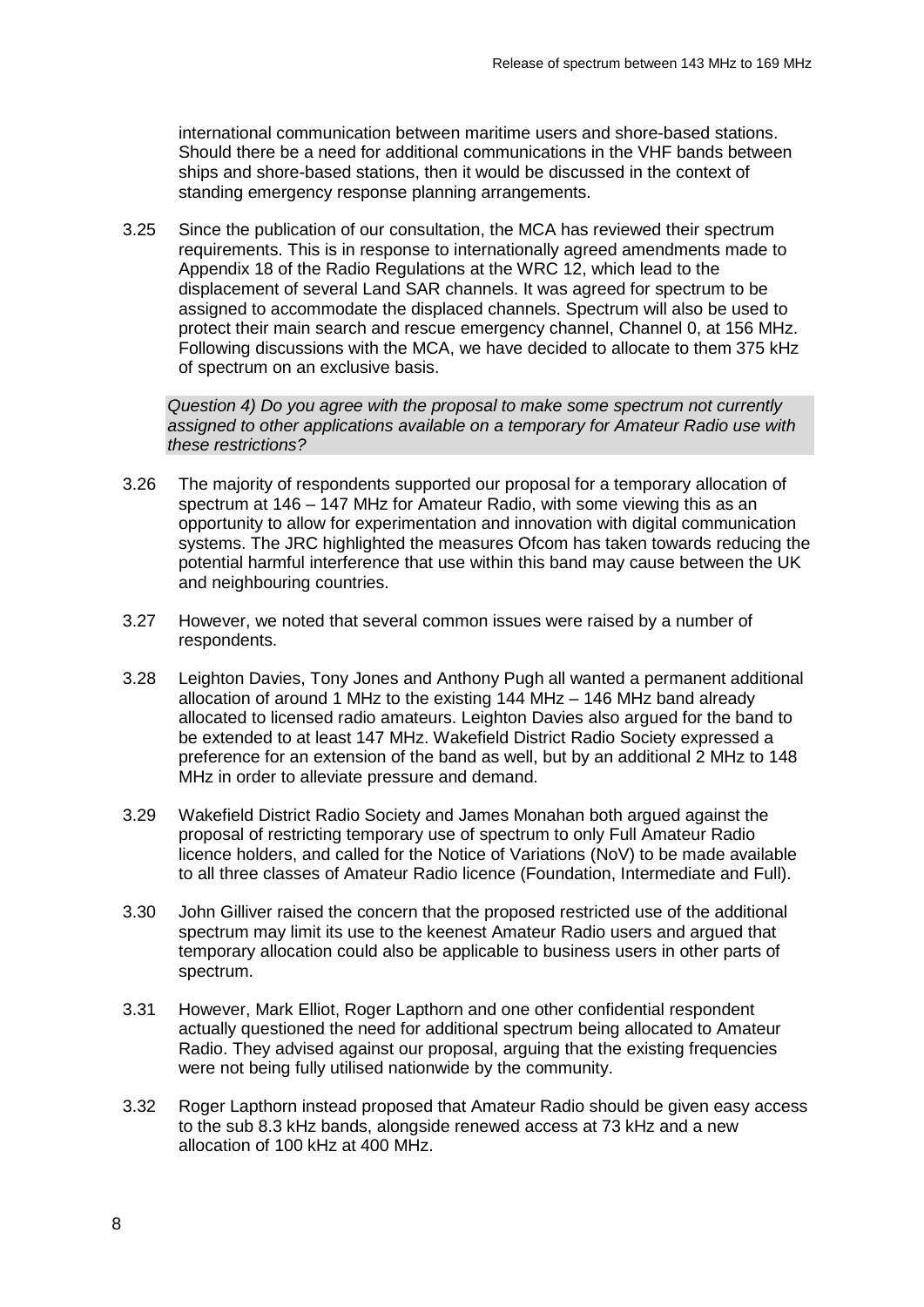3.33 MRCoS, while in favour, raised the need to ensure that operational SAR channels did not suffer interference.

#### **Ofcom response**

- 3.34 We note that arguments for an extension to the Amateur Radio band at 144 146 MHz band and for the permanent allocation of spectrum to Amateur Radio were voiced by several respondents. As we said in our consultation, the 146 – 147 MHz band is allocated for Fixed and Mobile use throughout ITU Region 1 (Europe, Russia and Africa) and this is reflected in the UK Frequency Allocation Table  $(FAT)^8$  $(FAT)^8$ . It is not allocated to Amateur Radio and we have no plans to amend this. However, as set out in the consultation, noting that not all available spectrum will be used immediately by others services, we feel we are able to provide temporary access to amateur radio. It remains our expectation that in the medium term this spectrum will be required by other services.
- 3.35 Our technical analysis (Annex 6 of our consultation $9$ ) found that Amateur Radio use could be permitted subject to the restrictions of the NoV. If use is shown to cause interference to neighbouring countries, access to this spectrum will be withdrawn with immediate effect. We therefore remain satisfied that spectrum can be allocated temporarily to Amateur Radio.
- 3.36 We acknowledge the views expressed about restricting use of the spectrum to Full Amateur Radio licence holders. In our earlier response (paragraph 3.35 of this statement), we note the risk of harmful interference to users of radio in other countries, given the international reach of Amateur Radio. In order to successfully manage and minimise the risk of interference to other users (notably those in other countries), licensed Radio Amateurs who use these additional frequencies need to possess an advanced level of practical ability and an advanced understanding of radio theory and radio operating techniques. This is demonstrated by passing the exacting examination required to hold a Full licence. We therefore remain of the view that the availability of the additional spectrum should be for Full Amateur Radio Licence holders only. Our decision is consistent with the availability of a number of the other variations available to licensed Radio Amateurs, which we also restrict to Full licences. Furthermore, the availability of an NoV to Full licence holders is in line with our standard policy procedures.
- 3.37 Any Full amateur licensee may apply for a time limited NoV for their licence, to use the additional allocation of spectrum. As mentioned in our consultation, and in line with our statutory duty to manage the spectrum efficiently, we retain the right to withdraw temporary access to this spectrum from Amateur Radio. We shall periodically review the use of the extra spectrum by Amateur Radio. We will endeavour to provide Amateur Radio users with a minimum of 12 months' notice prior to withdrawing temporary access to spectrum in this range. Such notice will be published on our website.
- 3.38 We note that several respondents questioned the need for the additional allocation of spectrum to Amateur Radio. Here we highlight representations made to us by the Amateur Radio community in preparation for this consultation that the additional

<span id="page-11-0"></span><sup>8</sup> [http://stakeholders.ofcom.org.uk/binaries/spectrum/spectrum-information/UKFAT\\_2013.pdf](http://stakeholders.ofcom.org.uk/binaries/spectrum/spectrum-information/UKFAT_2013.pdf)

<span id="page-11-1"></span><sup>9</sup> [http://stakeholders.ofcom.org.uk/binaries/consultations/vhf-143-169mhz/summary/VHF\\_consultation.pdf](http://stakeholders.ofcom.org.uk/binaries/consultations/vhf-143-169mhz/summary/VHF_consultation.pdf)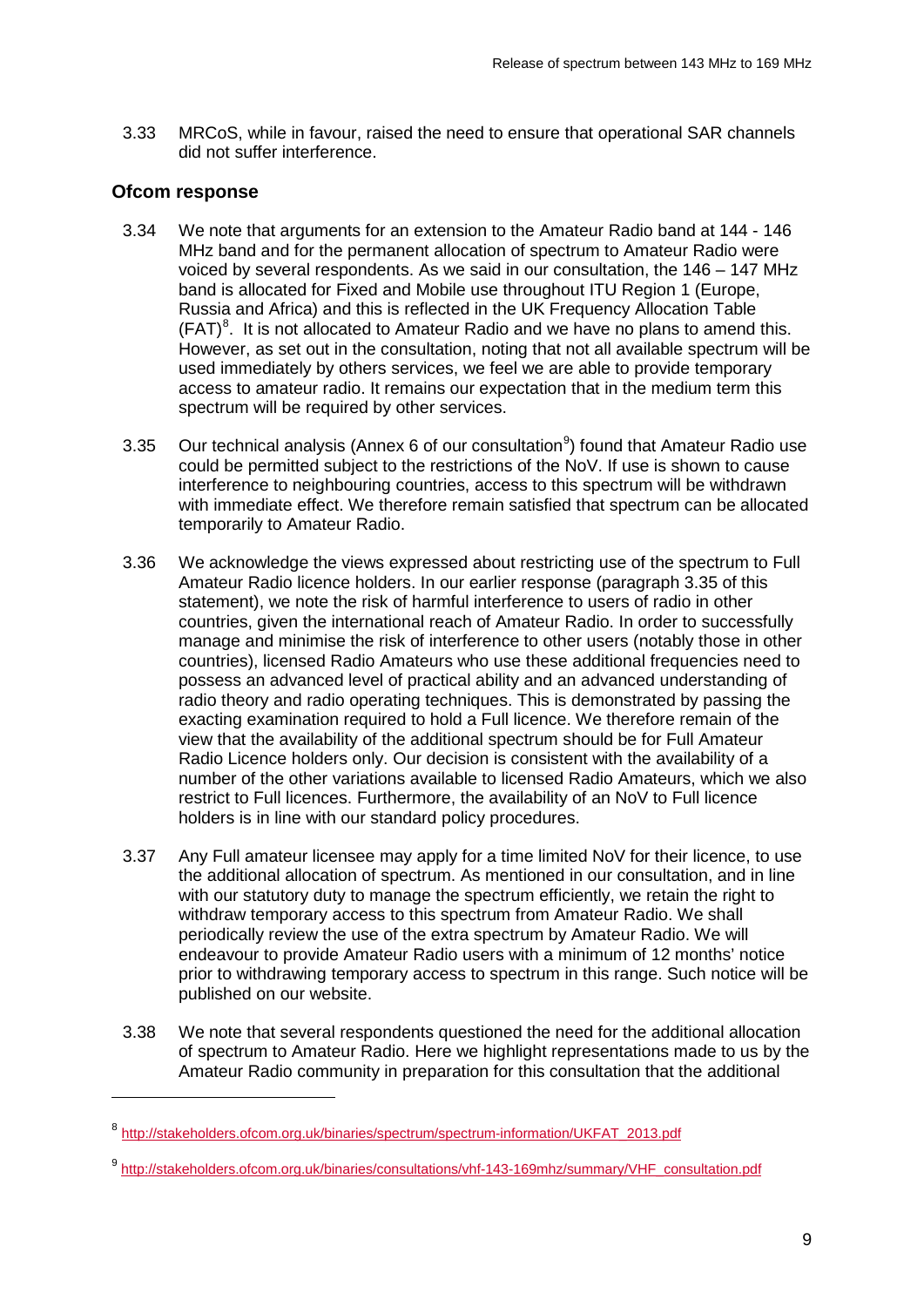spectrum would be useful to them for the experimentation and development of digital voice, data and video services. As previously stated, given that initial demand from Business Radio will not require the total use of spectrum, we have decided to respond to this request by facilitating temporary access to the band. We believe this approach balances the immediate needs of the amateur community with potential longer term demand for the band from alternative uses.

- 3.39 In response to Roger Lapthorn, our consultation concerned a sub band of the VHF band and did not consider frequencies to at Very Low Frequency (VLF) or Ultra Low Frequency (ULF).
- 3.40 In response to MRCoS, we made it clear in our previous  $CF1^{10}$  $CF1^{10}$  $CF1^{10}$  that the spectrum is not available as a single contiguous block between 143 – 156 MHz, due to the retention of a few channels for Public Safety use. We also detailed the spot frequency ranges within which the released spectrum is to be allocated. We remain of the view that there is sufficient space between the proposed Amateur Radio allocation and the new SAR allocation to keep the risk of channel interference to a minimum. Furthermore, there are ample safeguards within the Amateur Radio licence to minimise the risk of interference to other users and channels.

## **Other points**

#### **Citizen Band Radio allocation**

3.41 A total of 38 responses were received from Citizen Band (CB) Radio users, of which 15 were confidential. The majority of respondents raised the request for an allocation to CB use in the VHF band, with many stating that the current 27 MHz band is suffering from continental interference and noise. In addition, Delboy Enterprises and 5 other respondents suggested an introduction of a licence free or licence exempt band in the VHF range for CB Radio.

#### Ofcom response

3.42 In response to the issues raised by the CB community, our proposals did not include an allocation of spectrum on a licence exempt (like CB Radio) or free basis. We note that there are currently no European (both European Union or European Communication Committee (ECC)) decisions<sup>[11](#page-12-1)</sup> or recommendations for CB use in the VHF band. Although the lack of a decision does not prevent Ofcom from allocating spectrum for this use we do not see that a specific UK only allocation would be consistent with our duties on the efficient use of spectrum. Furthermore, due to the non-harmonised nature of the band there is no availability of appropriate kit for use in the band.

### **Aeronautical use**

3.43 We received one response from an Aeronautical user. While in support of each of our proposals, they suggested that Ofcom should consider allocation of spectrum for aeronautical sports and non-radio aviation use to allow for the transition of illegal

<span id="page-12-0"></span><sup>10</sup> <http://stakeholders.ofcom.org.uk/binaries/consultations/call-for-input/summary/condoc.pdf>

<span id="page-12-1"></span> $11$  ECC Decision 11(03)<sup>11</sup> allocates 27 MHz for the use of CB Radio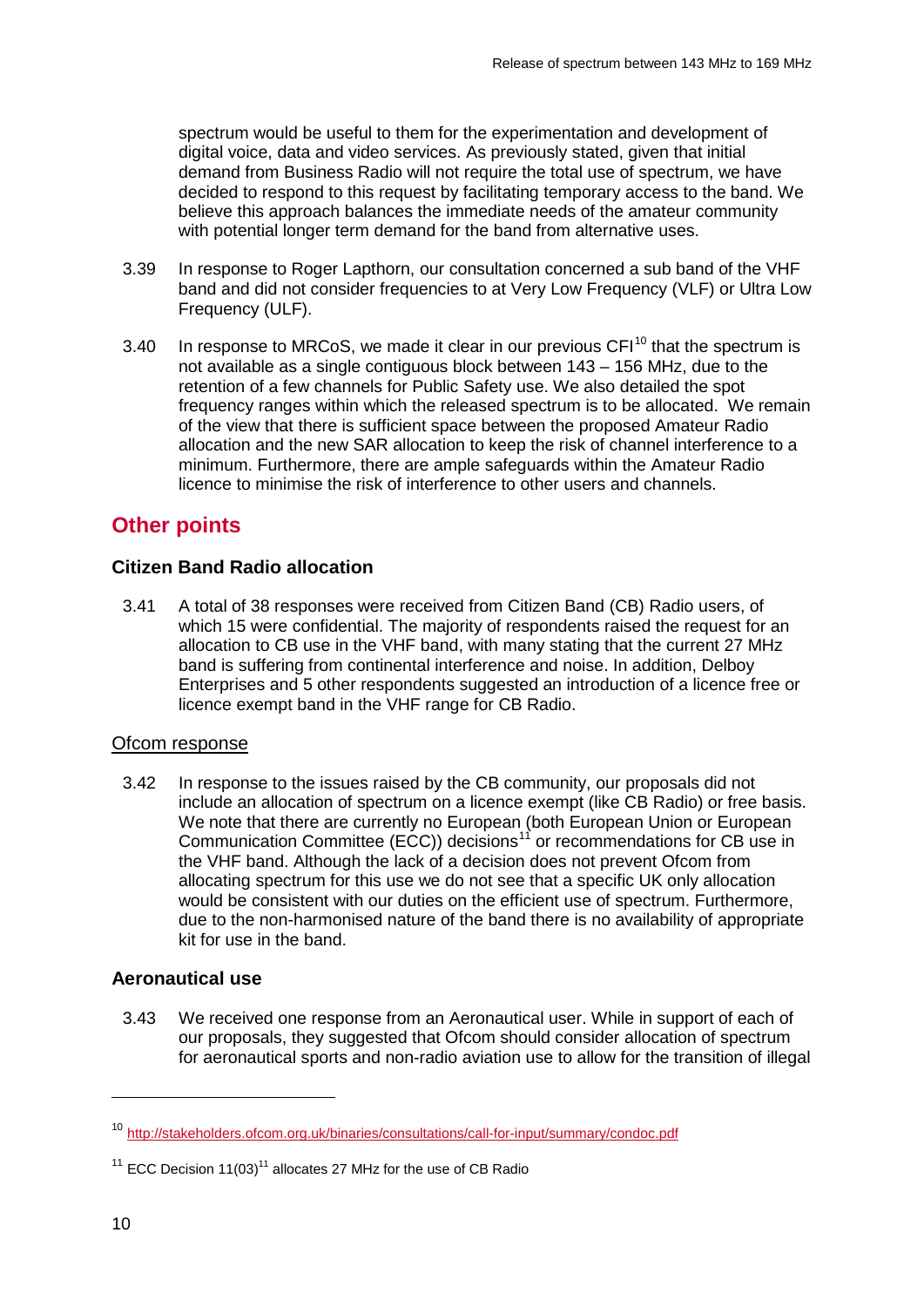use of random frequencies to a common frequency. They advised for an allocation of a single 12.5 kHz Narrow Band FM channel operating at 147 MHz, with maximum restrictions applied on RF power and antenna gain.

#### Ofcom response

3.44 We do not see that there is a case for making an additional frequency available for aeronautical sporting use. Allocating spectrum in response to the illegal use of frequencies does not represent the efficient management of the radio spectrum. Moreover, it could be seen to be condoning unlawful activity. Channels have already been set aside for Aeronautical sports use nationwide<sup>[12](#page-13-0)</sup>, including a channel for hang gliders (129.900 MHz). We also note that, at present, aeronautical use is not actively prohibited under our Business Radio licences.

#### **Protection of existing allocations**

3.45 We noted that some respondents found the consultation to be unclear on whether existing and exclusive allocations of spectrum would be protected or would also become available, and on whether we are proposing a complete revision of the spectrum between 143 – 169 MHz or only for certain blocks within this range.

#### Ofcom response

3.46 The only spectrum that is to become available and released between 143 -169 MHz is the 5.875 MHz of spectrum that has returned to civil use by the Emergency Services. We illustrated the current VHF configuration with the returned blocks of spectrum in Annex 5 of our consultation<sup>[13](#page-13-1)</sup>. All other current existing allocations between 143 - 169 MHz will remain in place and protected.

#### **Licence exempt use**

3.47 One respondent expressed an interest to make VHF spectrum available to personal users.

#### Ofcom response

-

3.48 In regards to the availability of VHF for personal users or licence exempt use, please note our response to the request for a CB Radio allocation.

#### **Programme Making and Special Events**

3.49 Ofcom is also considering how to ensure that Programme Making and Special Events (PMSE) continues to have access to the spectrum it requires in the future. With growing demand for spectrum in the Ultra High Frequency (UHF) range from non-broadcast services, it may be necessary to identify additional allocations for certain types of PMSE use, such as talkback and radio microphones in the VHF range. We are currently examining this question as part of our strategic review of PMSE. This review may conclude that spectrum in the range covered by this consultation could be a possible candidate for this type PMSE. Ofcom plans to

<span id="page-13-0"></span><sup>12</sup> <http://www.caa.co.uk/default.aspx?catid=2004&pagetype=90&pageid=12108>

<span id="page-13-1"></span><sup>13</sup> [http://stakeholders.ofcom.org.uk/binaries/consultations/vhf-143-169mhz/summary/VHF\\_consultation.pdf](http://stakeholders.ofcom.org.uk/binaries/consultations/vhf-143-169mhz/summary/VHF_consultation.pdf)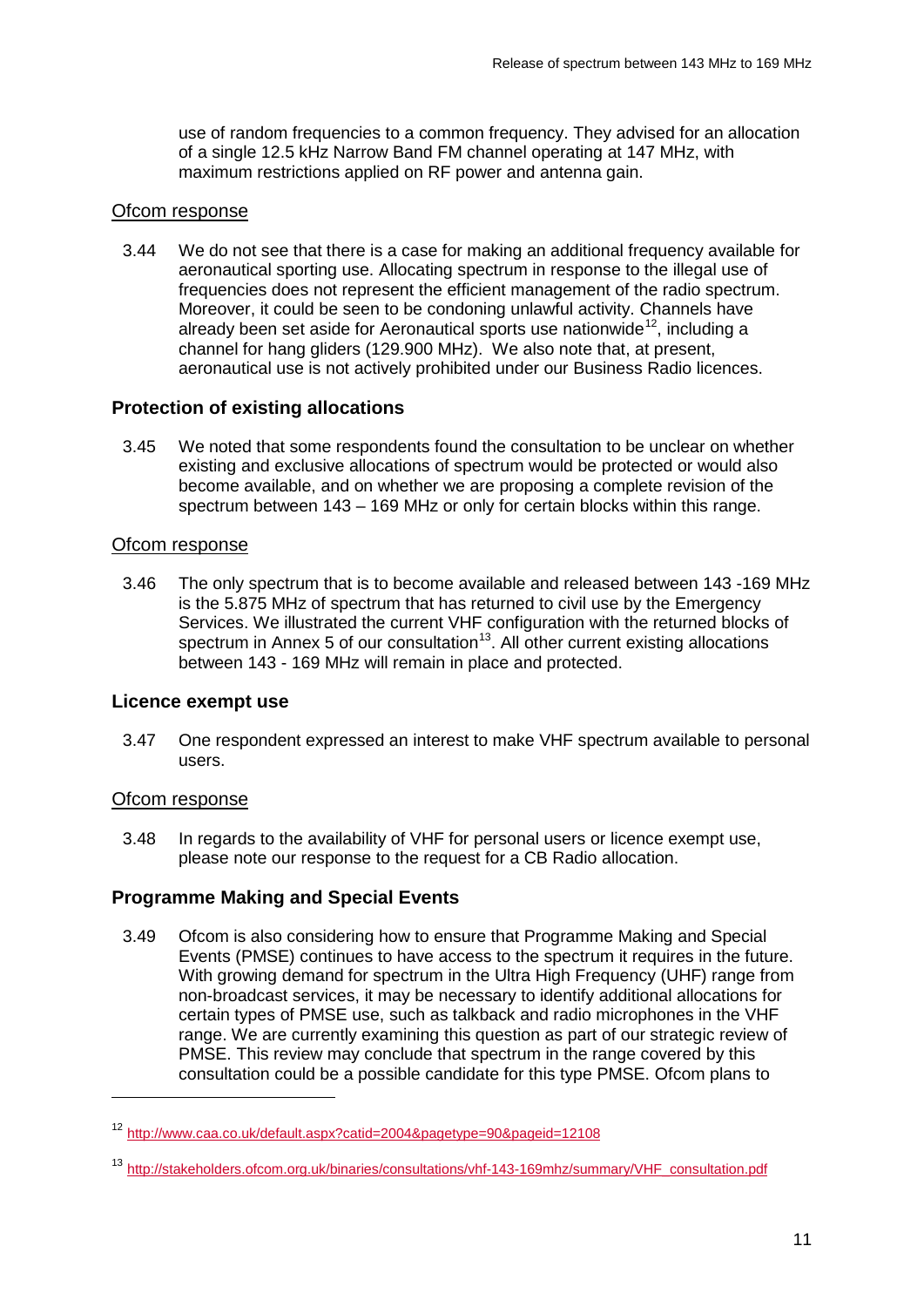publish for consultation its conclusions on future spectrum arrangements for microphones and talkback use in early 2015; the consultation may include proposals relevant to this band. In the meantime, the current practice of facilitating temporary and ad-hoc access to spectrum in this range for PMSE will continue.

#### **Maintaining future flexibility**

- 3.50 As stated in our consultation and throughout this document, we intend to maintain and preserve future flexibility of the band. We will therefore manage and graduate the release of spectrum in the band in order to achieve this. By allocating spectrum incrementally from the edge of the band it will avoid fragmentation and the breakup of contiguous blocks, thus preserving future flexibility. This was acknowledged by TAUWI in their response to our consultation.
- 3.51 A number of responses to the CFI identified the emerging requirements for broaderband applications, particularly among the utilities sector for telemetry, Machine-to-Machine (M2M) and possible 'LTE' type applications. Our assignment approach is designed to accommodate the potential emergence of such applications as well as new demand and new use of spectrum that has not previously been present in the band. Whilst we did not receive any direct responses to the prospect of new technologies, we remain very interested in understanding if there are emerging requirements for VHF spectrum for such uses. We remain open for discussion on this use of spectrum and would welcome enquiries from all interested parties.
- 3.52 We are also considering use of the VHF band in the context of supporting M2M networks, especially those that might require spectrum for Network Replay Points (NRPs). NRPs are central nodes that are used in some networks to enable individual consumer devices to communicate with each other and with the network. Their use in M2M networks is seen as important to the development and deployment of the emerging Internet of Things (IoT). We are currently consulting on our approach to authorising these networks<sup>[14](#page-14-0)</sup>. The VHF spectrum has been identified as a potential band for NRPs as its licensing framework will have the flexibility to support M2M networks with NRPs. Licences will be made available on a first-come-first-served basis. We will publish our statement later this year on our decision on the authorisation of NRPs.
- 3.53 Preservation of future flexibility of the band is also required to meet stakeholder demands which may need significant amounts of spectrum (which may limit future flexibility of the band). As we have signalled in our consultation, if such a request arises, we may decide to reconsider our current assignment approach and we may consult upon alternative models of spectrum allocation prior to permitting access.

<span id="page-14-0"></span><sup>14</sup> <http://stakeholders.ofcom.org.uk/binaries/consultations/network-relay-points/summary/network-relay-points.pdf>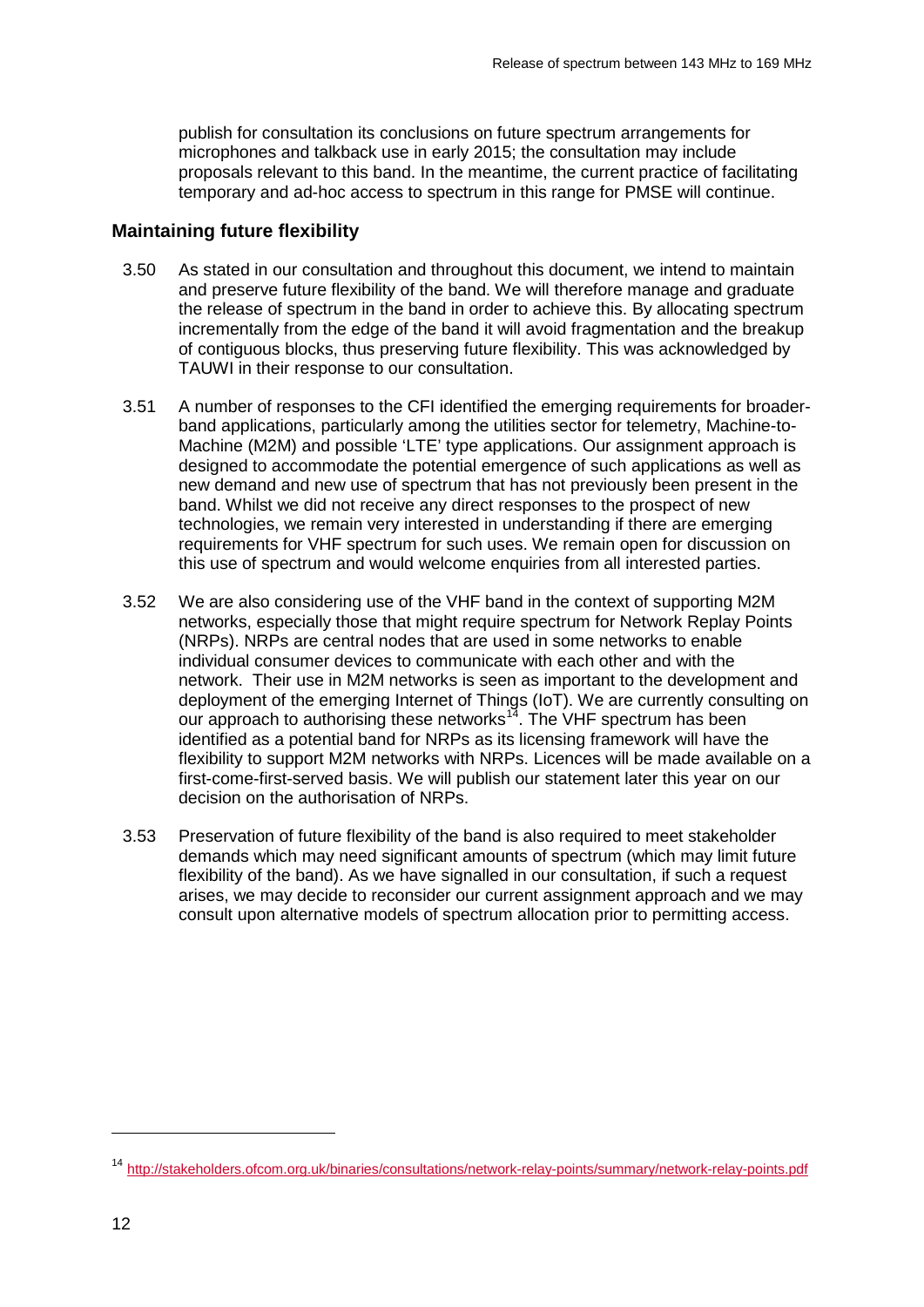## <span id="page-15-0"></span>**Conclusions**

- 4.1 Having considered the responses received, we have decided to implement the four proposals set out in our consultation.
- 4.2 We will make spectrum in the 143 169 MHz range available on a first-come-firstserved basis through our existing Business Radio Licence products. Spectrum will be allocated to Technically Assigned and Area Defined licences and will follow the standard terms and conditions of those licences. The licence fees for this spectrum will be charged in line with the current Business Radio fee regulations. If there is need for additional spectrum from licence classes other than Technically Assigned and Area Defined, we will reconsider our current decision and seek to provide sufficient spectrum to meet that demand.
- 4.3 We will employ a managed and graduated release of portions of the 5.875 MHz of returned VHF spectrum to avoid the fragmentation of continuous blocks of spectrum and to preserve future flexibility. While we expect that spectrum will be assigned to systems using channel bandwidths of 6.25 kHz, 12.5 kHz and 25 kHz, this does not preclude requests for use of bandwidths greater than 25 kHz.
- 4.4 We remain of the view that there may be demand for future use of this band by new broader-band applications and technologies, such as M2M and 'LTE' type applications. We will welcome discussions with applicants who wish to obtain spectrum for such use, in order to determine their requirements and understand the potential demand for such spectrum. If we identify emerging demand for either wideband access or for other technologies, or if there are stakeholder requirements which need significant amounts of spectrum (which may limit future flexibility), we may decide to review our spectrum assignment approach and consult on alternative models of spectrum allocation, including availability of spectrum through an awards process.
- 4.5 We have noted that the MCA have revised their spectrum requirements since the publication of our consultation. In response to their revised request, we will now allocate 375 kHz of the available spectrum to the MCA. The allocation will serve to protect their main search and rescue emergency channel, Channel 0, at 156 MHz. It will also provide working channels for mountain rescue and other land-based search and rescue teams (Land SAR) in response to channel displacement arising from changes in international arrangements for VHF maritime channels.
- 4.6 We will continue with our practice of providing short term access to Programme Making and Special Events (PMSE). We note that there remains a possibility that the PMSE Strategic Review may identify spectrum in this range as a possible candidate for longer term access for PMSE. Such proposals would be subject to further consultation which we expect to publish in early 2015. As it is not our expectation that all the available spectrum to be required by alternative uses immediately we will make available additional spectrum on a temporary basis for Amateur Radio between 146 – 147 MHz, adjacent to the existing Amateur Radio allocation at 144 - 146 MHz. Access to spectrum will be authorised under a Notice of Variation, time-limited to 12 months and available to Full Licence holders only.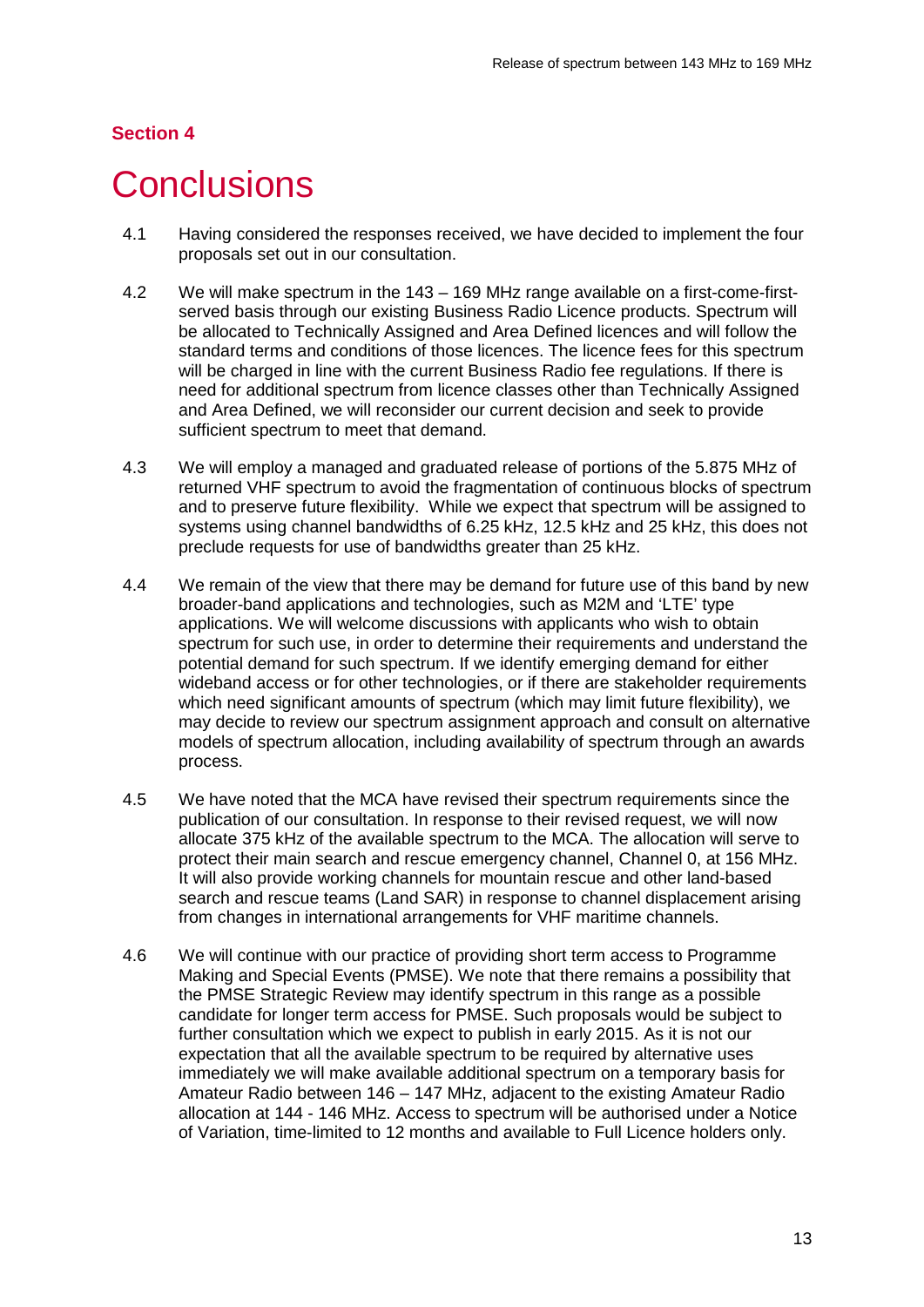4.7 We retain the right to withdraw temporary access to spectrum at 146 - 147 MHz. We will not consult on this decision. We will endeavour to provide Amateur Radio users with a minimum of 12 months' notice before withdrawing temporary access. Such notice will be published on our website. Amateur Radio use of spectrum will be on a non-protection, non-interference basis and will be subject to some geographical restrictions to avoid interference to neighbouring countries. If use is shown to cause interference, the spectrum will be removed with immediate effect. The Notice of Variation will last for twelve months but can be re-applied for unless notice has been given on our website.

### **Next steps**

- 4.8 The following arrangements will be available from  $31<sup>st</sup>$  October 2014:
	- additional PMR channels in the VHF range available for assignment through our normal licensing process;
	- 375 kHz made available to the MCA ; and
	- 146 147 MHz available by a Notice of Variation to holders of Full Amateur Radio licences. This will be available through the Radio Society of Great Britain (RSGB) website.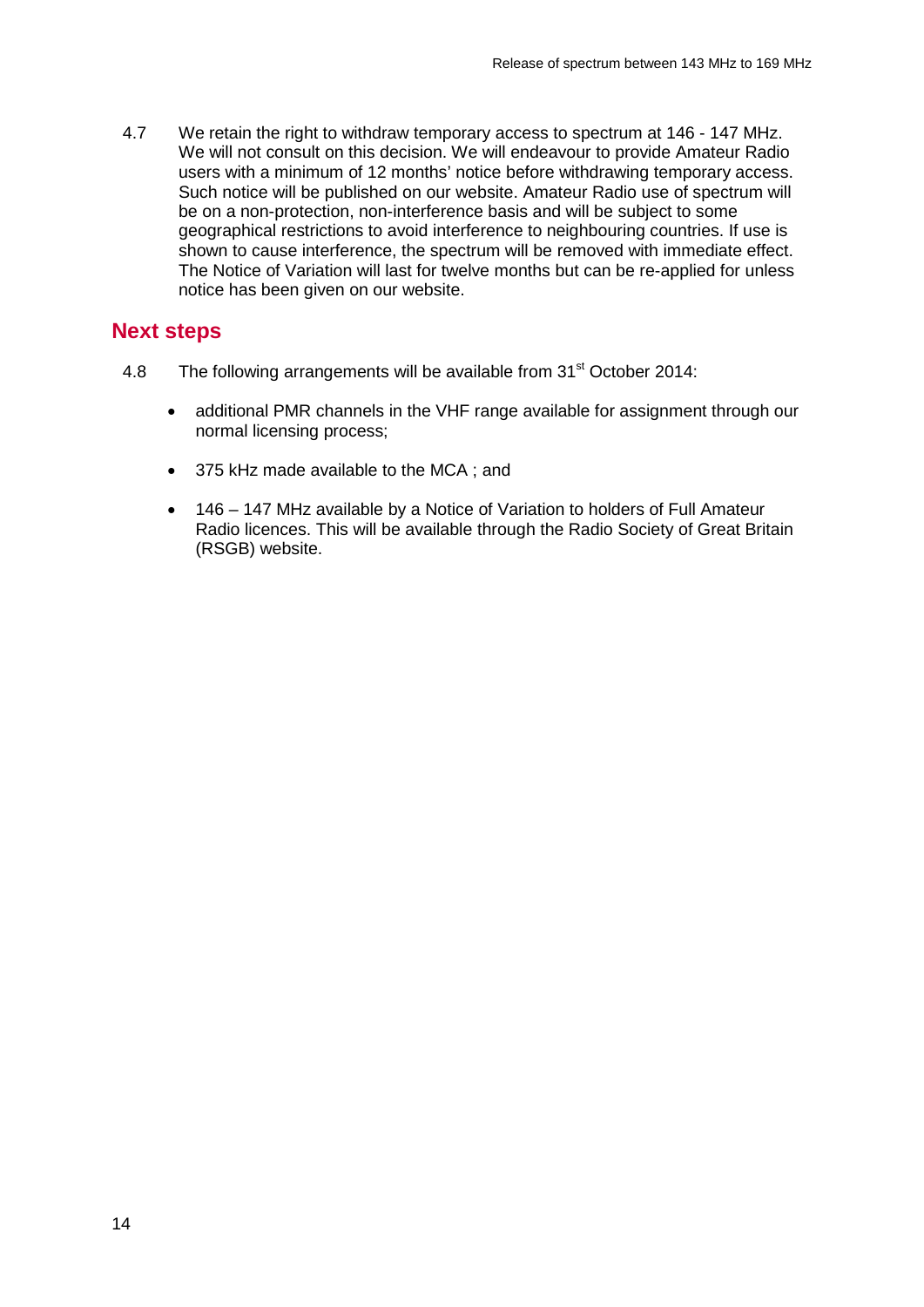### **Annex 1**

# <span id="page-17-0"></span>List of non-confidential respondents

Adam Brookes Andrew Morgan Andrew Thomas Anthony Pugh Bernard Park Brian Downer Charles Henry Brain Critical Messaging Association David Chislett David Crump David Sadler-Lockwood Delboy Enterprises Federation of Communication Services Gareth Griffiths Gerard McLaughlin James Monahan John Gilliver Kenneth Thomson Leighton Davies Maritime Coastguard Agency Mark Elliott Martin Cook Mountain Recuse England and Wales Mountain Rescue Committee of Scotland Murray Niman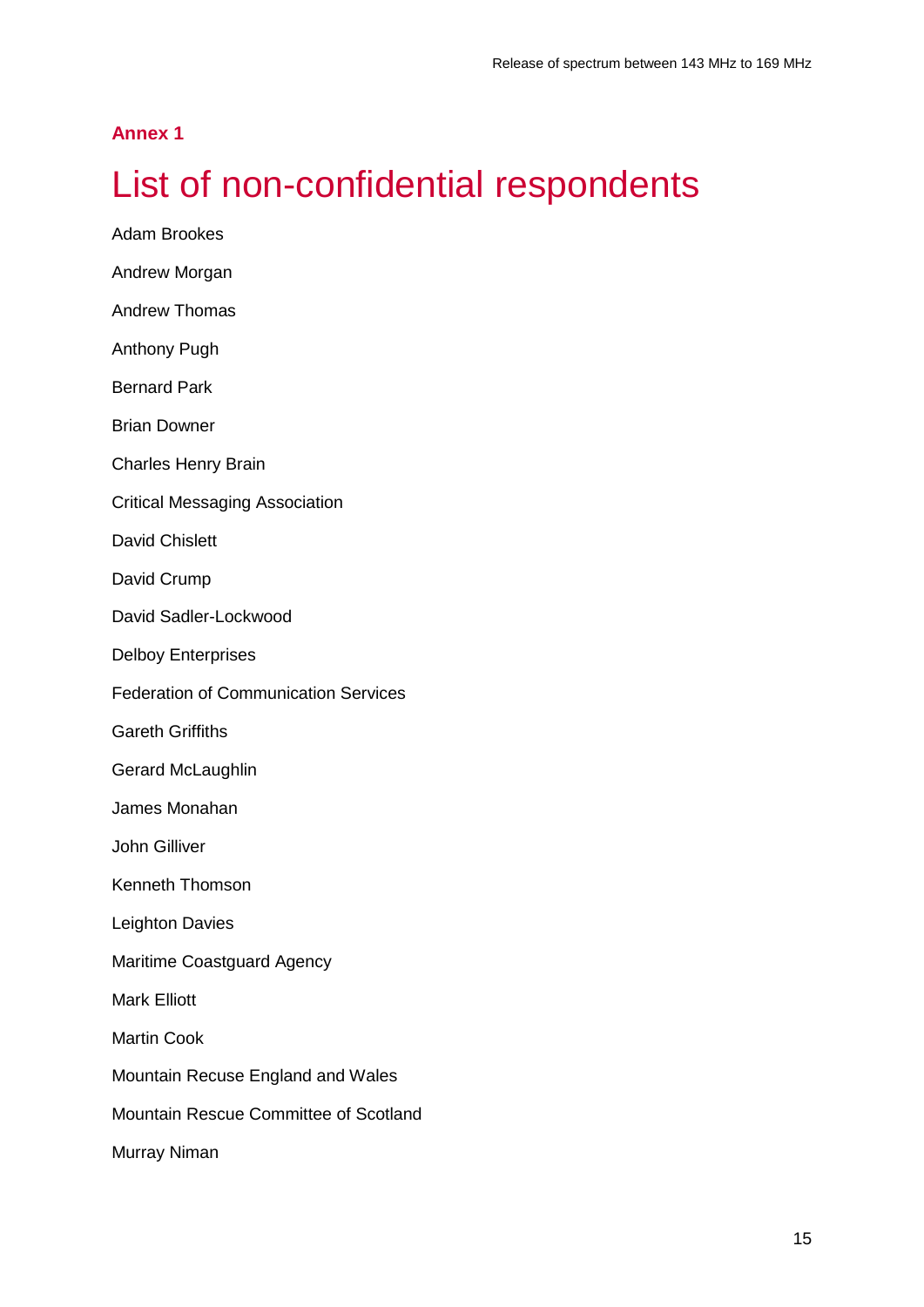Paul Pasquet

Peter Morys

Robert Dean

Robert Farey

Robert Russell

Rodney Owens

Roger Lapthorn

Ronald Hamer

Ronald Swinburne

Ronald White

Sebastien Krawezzyk

Simon Pryce

Stewart Mason

Telecommunication Association of the UK Water Industry

Tom Taylor

Tony Jones